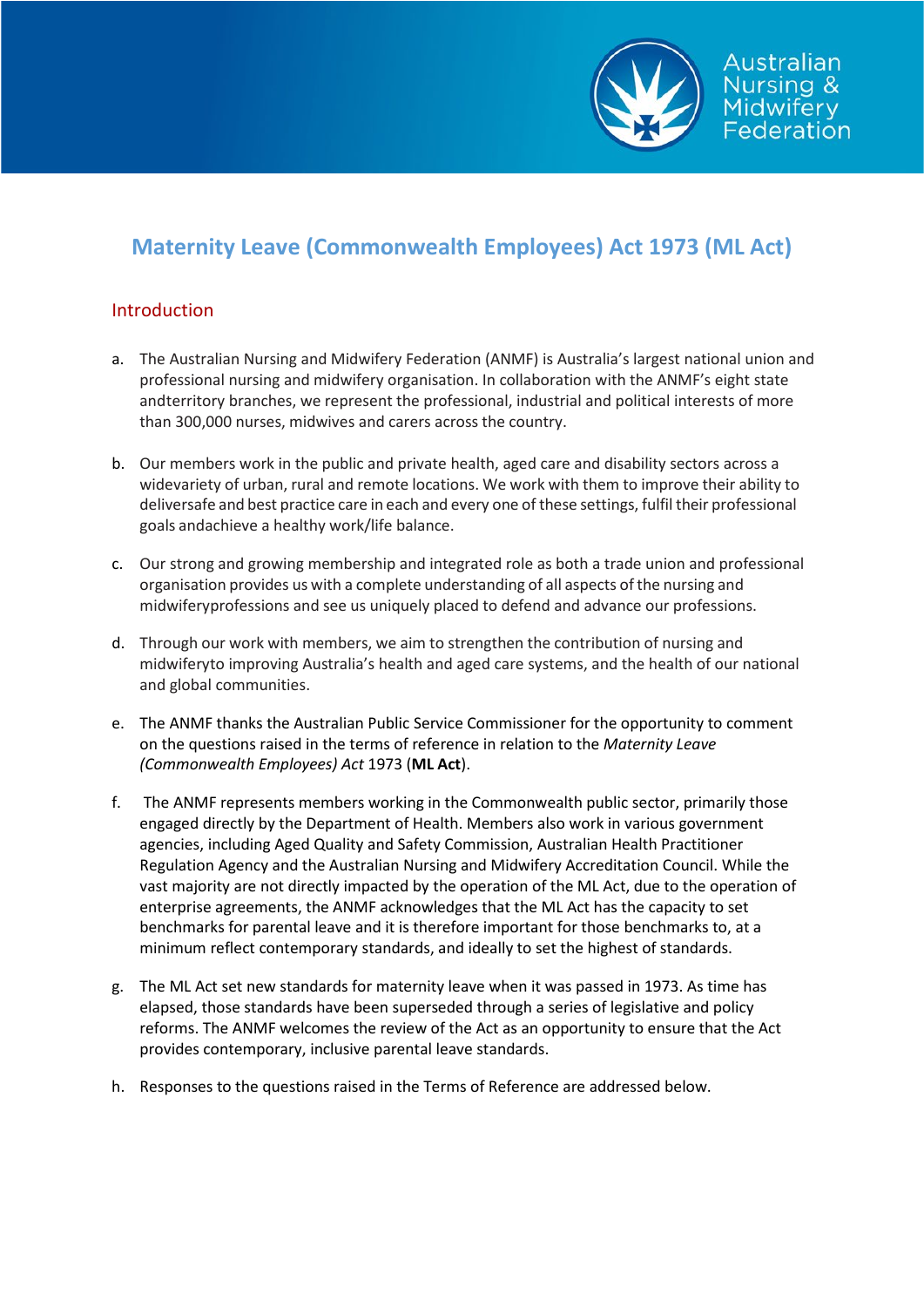

# Reducing administrative burden

#### **1. How to draft terms in plain, modern language**

The ANMF supports the use of plain language that is accessible, easily understood and reflective of contemporary expectations of gender inclusivity and parental entitlements and responsibilities. The clearest of these expectations would be to rename the Act as the Parental Leave Act, to ensure that all forms of parental responsibility are covered in the Act. Consultation with a broad range of stakeholders to ensure language is contemporary and inclusive would also be required.

#### **2. How to reduce unnecessary prescription, process and complexity**

The Act should be expressed in terms that are easily understood and do not impose unnecessary prescription, processes or complexity on people seeking to access entitlements under the Act. This comes with the caution that any simplification of processes must not come with any loss of entitlement for people accessing parental leave entitlements.

## Provision of appropriate support for new parents

#### **3. Whether current entitlements are consistent with Government Policy**

The Act in its current form is not consistent with Government policy or legislated entitlements under the NES and the *Paid Parental Leave Act* 2010 (**PPL Act**). Key differences include:

- The ML Act only applies to female employees who are pregnant, the NES and PPL Act apply to partners, adoptive parents and other carers. A review of the ML Act, must ensure that the Act applies to all parents and carers recognised in the role of early child rearing. As outlined above, this must reflect contemporary standards, inclusivity and diversity of parenting roles.
- Entitlements are predicated on the birth of a child and on the concept of 'confinement' meaning either the birth of the child or other termination not less than 20 weeks before the expected birth of the child. Entitlements are limited to female employees who have become pregnant. In contrast, the FWA and PPL Act apply to employees, regardless of gender and extend entitlements to care givers and adoptive parents. Entitlements are not dependent on pregnancy and confinement.
- The ML Act requires female employees who are pregnant to be absent from work for the 6 weeks before the expected birth of the child and for the 6 weeks from the date of confinement. The female employee may apply to continue to work in the 6 week period, however, it is at the discretion of the employer as to whether permission to continue working is granted.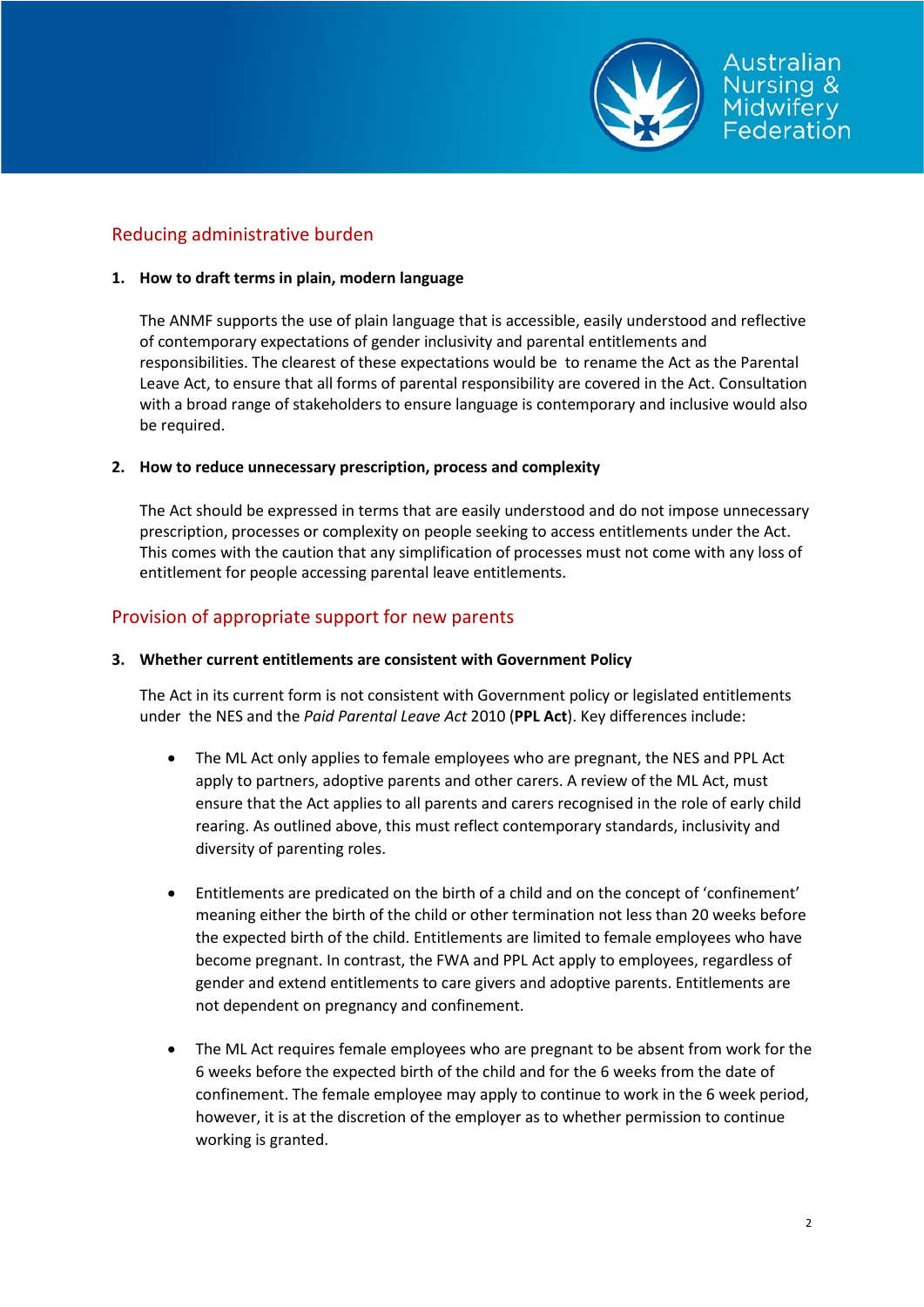

Under the NES, the employer may request medical evidence that the employee is fit to continue working in the 6 week period and can only direct the employee to take leave if such evidence is not provided or does not support the employee.<sup>[1](#page-2-0)</sup> The NES makes the assumption that a pregnant employee is fit to work unless evidence indicates this is not the case. This should be reflected in any amended Act.

- If the pregnancy terminates other than by way of confinement (miscarriage) leave granted after this date is not permitted. These provisions vary substantially from the NES entitlements, recent amendments to the Act, allow parental leave to be taken in the event of miscarriage or stillbirth.<sup>[2](#page-2-1)</sup> The NES also provides that in the case of a child requiring hospitalisation after birth, a period of parental leave can be deferred.<sup>[3](#page-2-2)</sup>
- The ML Act makes provision for the female employee to take 52 weeks leave parental leave. The NES makes provision for employees to take 52 weeks unpaid parental leave and for this to be extended by a further 12 months, or if the initial 52 weeks has not been taken for this period to be extended to the full entitlement. Provision for taking a minimum of 24 months parental leave should be included in the new Act.
- The chief advantage of the ML Act is that it provides for 12 weeks paid leave at the employees rate of pay (check). In contrast the FWA makes no provision for paid parental leave, save keeping in touch days, which are days worked. The PPL Act provides for 18 weeks pay at the National Minimum Wage and for this leave to be taken with some flexibility over a 24 month period. For some employees, the ML Act will result in the total amount of pay received by an employee over the 12 weeks in which the entitlement is payable, being higher than receipt of 18 weeks pay at the National Minimum Wage. It should be noted however, that some employees may be entitled to both PPL and payment under the ML Act, and these employees should not be disadvantaged.

The ANMF supports any amendment to the Act that results in the NES and PPL Act entitlements being incorporated into the Act and supports the inclusion of paid parental leave at the usual rate of earnings of the employee. The ANMF supports expanding improving paid parental leave to provide equal access to every worker to 52 weeks paid leave at full-wage replacement (or the national minimum wage, whichever is greater). If such a standard were adopted in the amended ML Act, it would certainly once again become an important benchmark document.

<span id="page-2-0"></span><sup>&</sup>lt;sup>1</sup> Fair Work Act s73

<span id="page-2-1"></span><sup>2</sup> Fair Work Act s77A

<span id="page-2-2"></span> $3$  Ibid, s78A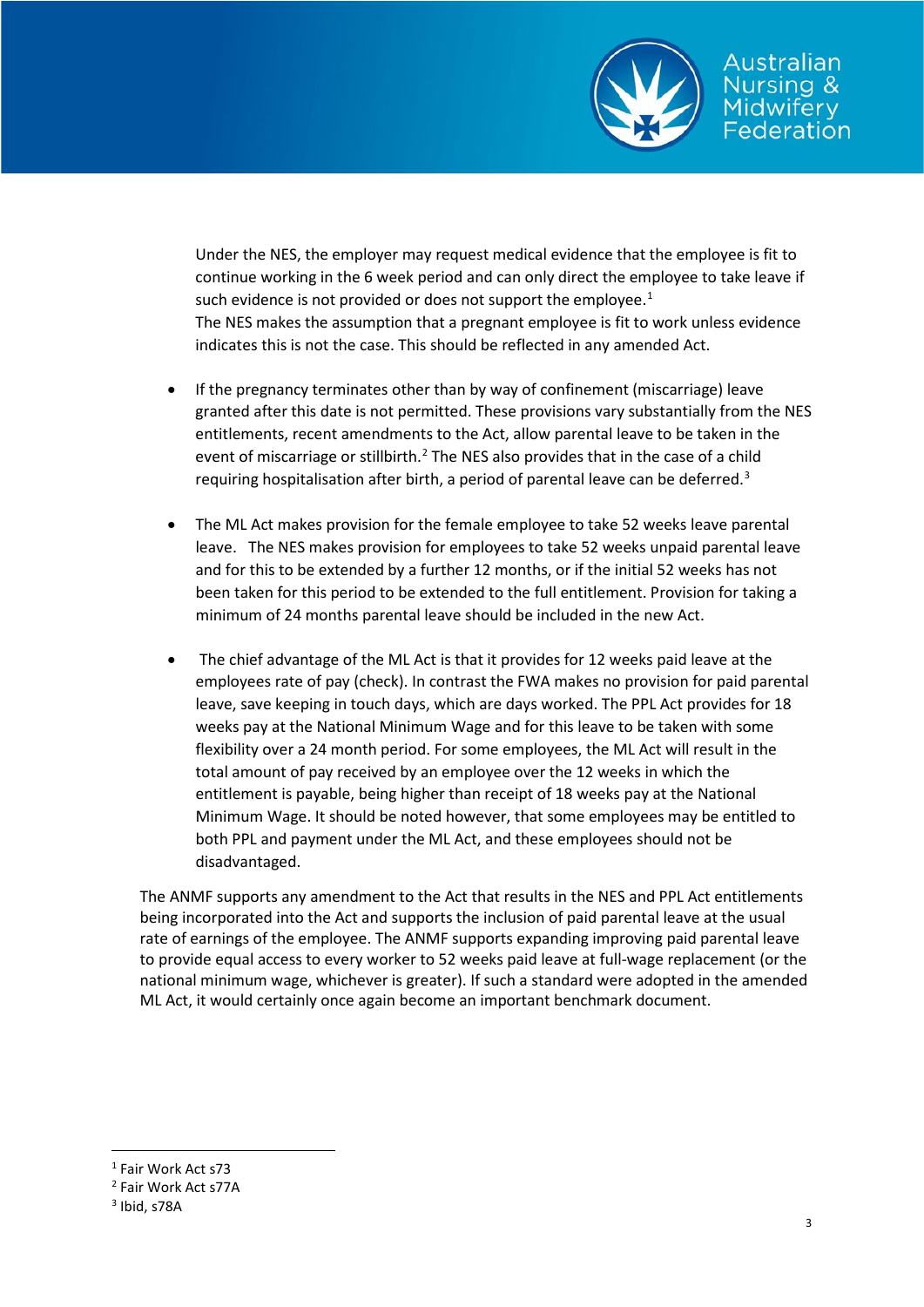

Australian ursing & **lidwifery** *<u><u>Ederation</u>*</u>

# How current entitlements compare to those offered by private sector employers, state and territory public services

The majority of nurses and midwives are employed under state and territory public sector agreements. The entitlement to paid leave under these agreements varies across states and territories. For nurses, midwives and personal care workers employed under respective state and territory public sector instruments, the range of paid parental leave entitlement varies from 10 weeks to 20 weeks. The majority offer 14 weeks paid leave to the primary carer. Attached is a table setting out the main entitlements provided under each state and territory public sector instrument.

The ML Act provides for 12 weeks paid leave, which, on the whole falls short of the amount of paid leave to employees in each of the respective state and territory public sectors. In bargaining the ANMF continually seeks to improve parental leave entitlements, including the quantum of paid leave for both parents and the ability to take unpaid leave that supports families and ensures job security.

## **4. Whether to take a holistic approach in providing other parental leave entitlements and arrangements, such as:**

### **(a) provisions for parents other than birth mothers – such as adoptive parents, long-term foster parents, supporting partners and other permanent carers**

The ANMF supports a holistic approach in providing parental leave entitlements and arrangements for all parents and permanent carers. An Act that does not encompass the broad range and diversity of parental roles engaged in early child rearing, would be discriminatory and fail to promote the important social benefit of supporting parents and carers in the early years of child rearing. Provision for the role of adoptive parents, longterm foster parents, supporting partners, permanent carers and others, for instance grandparents, should all be able to access parental leave entitlements and arrangements.

## **(b) consideration of enterprise agreement terms which impact on people on parental leave, or preparing to go on parental leave, including arrangements for salary increments and availability of leave for obstetric appointments,-**

The ANMF supports provisions that allow salary increments to be passed on while a person is on parental leave. This may however, be subject to provisions that recognise or require the performance of hours of work to meet professional practice standards.

The ANFM strongly supports provision of leave to attend obstetric appointments in addition to any entitlements to personal leave. This is an important recognition of ensuring the health of both the birth parent and baby.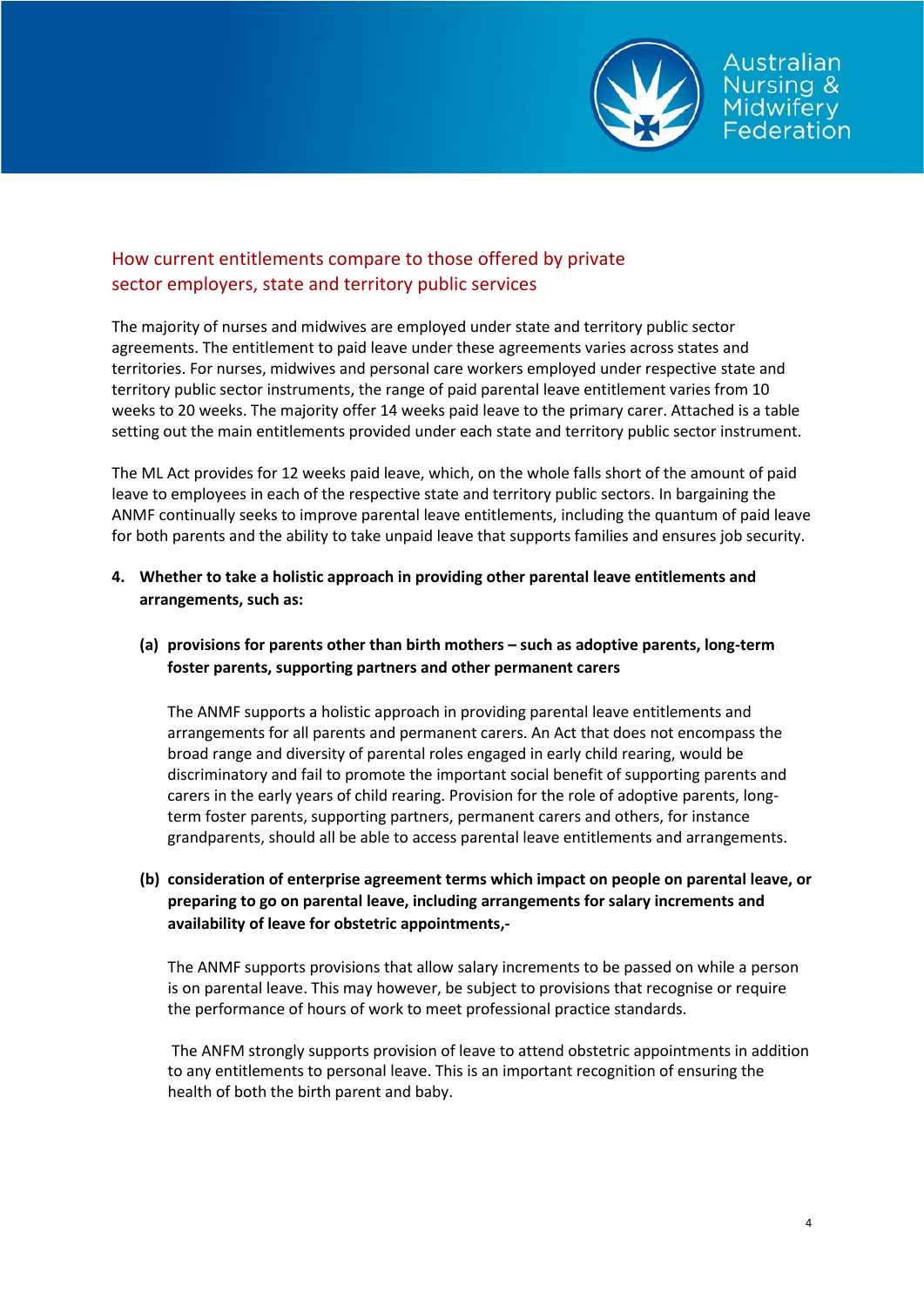

Australian Jursina & Midwifery Federation

The ANMF considers payment of superannuation during maternity or parental leave is vital to address the gender pay gap and to ensure women and low paid workers have sufficient retirement income. The gap in retirement income between men and women remains a persistent problem that has long term effects on the ability of women to retire when they choose and to live comfortably and securely in retirement.<sup>[4](#page-4-0)</sup> The impact of loss of income during child bearing years has a compounding effect that persists throughout women's working lives. The ANMF strongly supports legislated payment of superannuation during periods of both paid and unpaid parental leave.

## Promotion of gender equality and inclusion

#### **5. How to provide parents with more choice in dividing their caregiving roles**

The ANMF strongly supports any measure that provides parents with more choice in dividing caregiving roles. This can be done by removing the distinction between primary and non-primary parents. Both parents should be treated as equally responsible for caregiving and this should be supported by allowing both parents to take paid and unpaid leave to care for children in a way that supports family units, rather than defining roles on the basis of which parent has given birth. This is an important step toward gender equality. In addition, by removing the distinction of primary and secondary carer, or birth and non-birth giving parent, more diverse parenting roles can be included and gain access to parental leave entitlements.

### **6. How to balance women's economic empowerment and choice with considerations around maternal and child health**

The ANMF considers provision of a comprehensive package of parental leave entitlements are all essential to women's economic empowerment and choice and are wholly supportive and compatible with promoting maternal and child health. The following entitlements offer financial security during parental leave, which in turn create an environment where parents can prioritise their own health and that of their families:

- paid parental leave,
- payment of superannuation on parental leave,
- time to attend obstetric appointments and other pre and postnatal appointments
- flexible leave arrangements to allow parents and carers extended time to care for children and
- Protection of job security, such as the right to return to work part-time, the return to work guarantee

<span id="page-4-0"></span> <sup>4</sup> Senate Economic References Committee, 'A Husband is not a Retirement Plan': Achieving Economic Security for Women in Retirement (Canberra: The Australian Senate, 2016)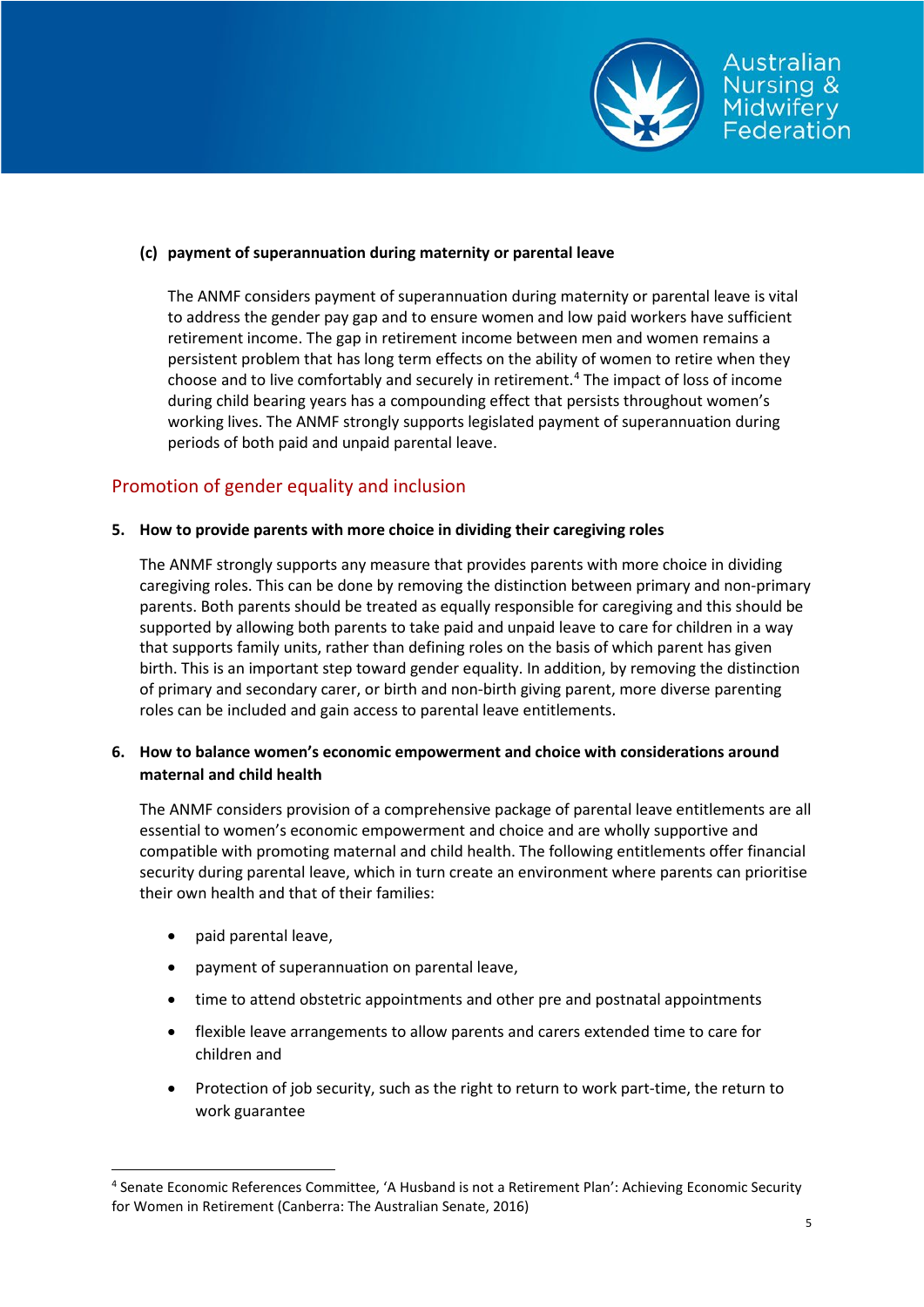

- The ability to work during periods of parental leave without the loss of protection of right to return from parental leave entitlements.
- **7. How to facilitate flexible interaction of entitlements provided by the Maternity Leave (Commonwealth Employees) Act 1973 with agency industrial instruments, the National Employment Standards, the Paid Parental Leave scheme and other relevant legislation**

As noted in this question, parental leave entitlements are derived from a range of sources. The ML Act makes provision for 12 weeks paid leave, at the rate of pay an employee would otherwise have earned if on personal leave. This sets it apart from the provisions of the NES, which provide a range of protections and entitlements and responsibilities with respect to taking parental leave, but makes no provision for paid leave. The Paid Parental Leave scheme makes provision for paid parental leave and some flexibility as to how that leave can be taken. The amount of the payment will often be less than the wage that can be received under the ML Act. In addition, agencies may have enterprise agreements that provide the same or greater amounts of paid leave and that create additional or different entitlements and obligations.

The review should consider how these entitlements interact and make provision to ensure that no superior entitlement is diminished by virtue of the Act. If the Act sets a higher benchmark, it must take precedence over other instruments. It should be remembered that when the Act was first introduced it set benchmarks for paid parental leave and the opportunity for this to occur again as a result of the review must be considered.

## **8. How to provide agencies with greater discretion to apply entitlements in individual circumstances, including situations of miscarriage, stillbirth, premature birth and other circumstances of serious neonatal health concerns.**

The ANMF supports measures that would assist parents in the circumstances set out in this question. The health of the birth parent and supporting parents can be significantly impacted by the loss of a pregnancy, both in physical and mental health terms. Provision of parental leave entitlements in these circumstances gives parents time to grieve, recover, and seek health and social supports as needed.

Premature birth or other birth complications also impact on the child and can involve many months of care. The ability to access parental leave entitlements in these circumstances should be supported in the Act as a base entitlement. Discretion as to how leave is taken should be predicated on the basic entitlement and make provision for that leave to be taken flexibly and in consultation with the needs and wishes of affected employees.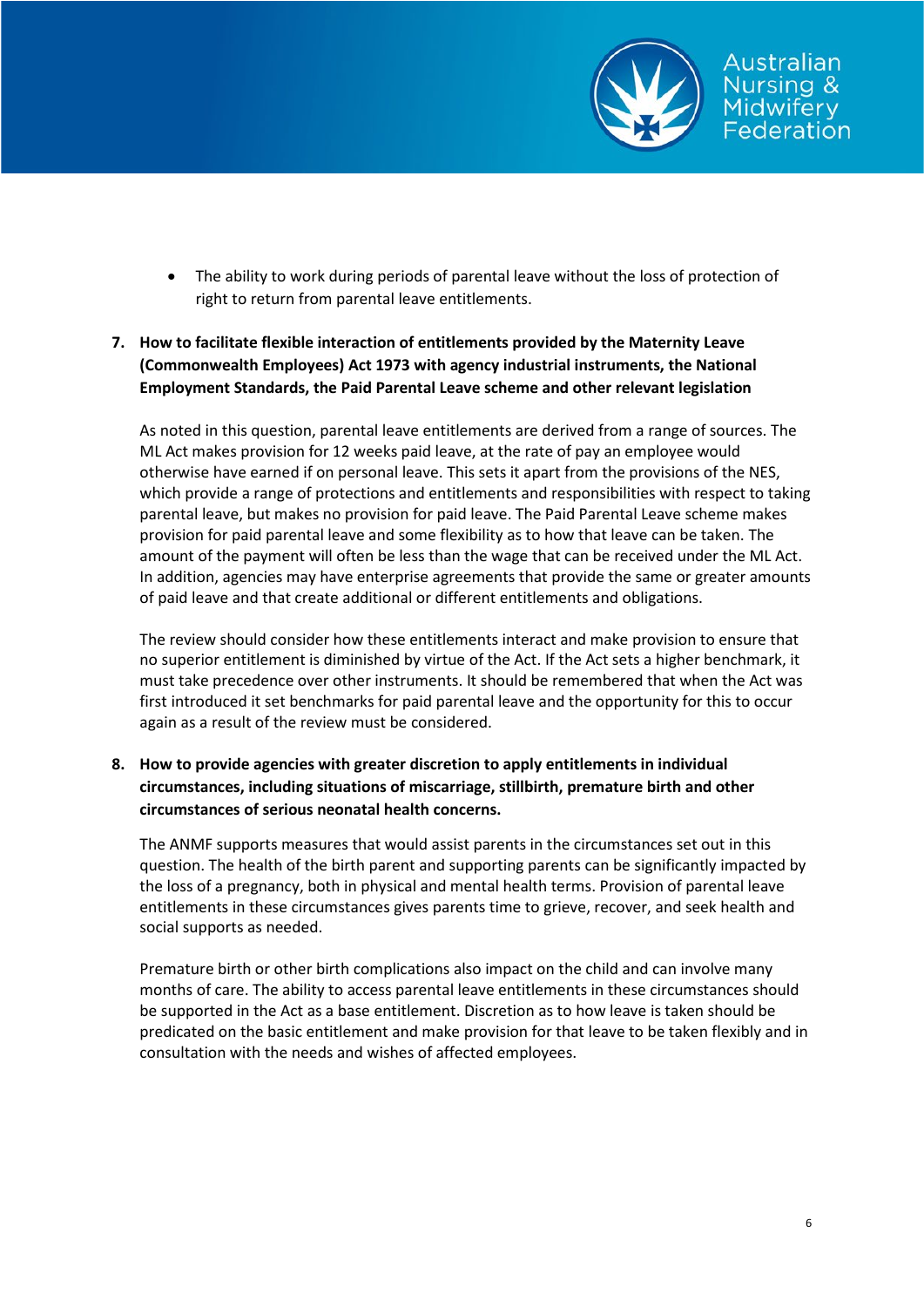

**9. How eligibility criteria for Commonwealth employee entitlements interact with part-time and casual work and periods of leave without pay**

Parents on parental leave should be able to undertake periods of part-time or casual work that does not result in loss of the protections associated with being on parental leave, such as the right to return to work in a comparable position.

Eligibility for parental leave entitlements should extend to parents engaged in casual work as defined by the Fair Work Act.<sup>[5](#page-6-0)</sup>

**10. Whether steps could be taken to make using leave more flexible, including to whether leave could be used to facilitate part-time work arrangements, or taken in broken periods over a longer period than 52 weeks.**

As outlined above, the ability to take parental leave entitlements in a flexible manner gives parents the capacity to meet caring responsibilities in a way that suits individual family needs. It should be possible to take periods of paid and unpaid leave in blocks of time within the period of parental leave in a way that is flexible and accommodates both parents. Leave could also be taken in conjunction with periods of part-time and casual work during the period of parental leave entitlement. This would allow parents to earn income and stay connected to the workforce. This has long term career benefits and increases employment and retirement security.

<span id="page-6-0"></span> <sup>5</sup> Fair Work Act 2009 s15A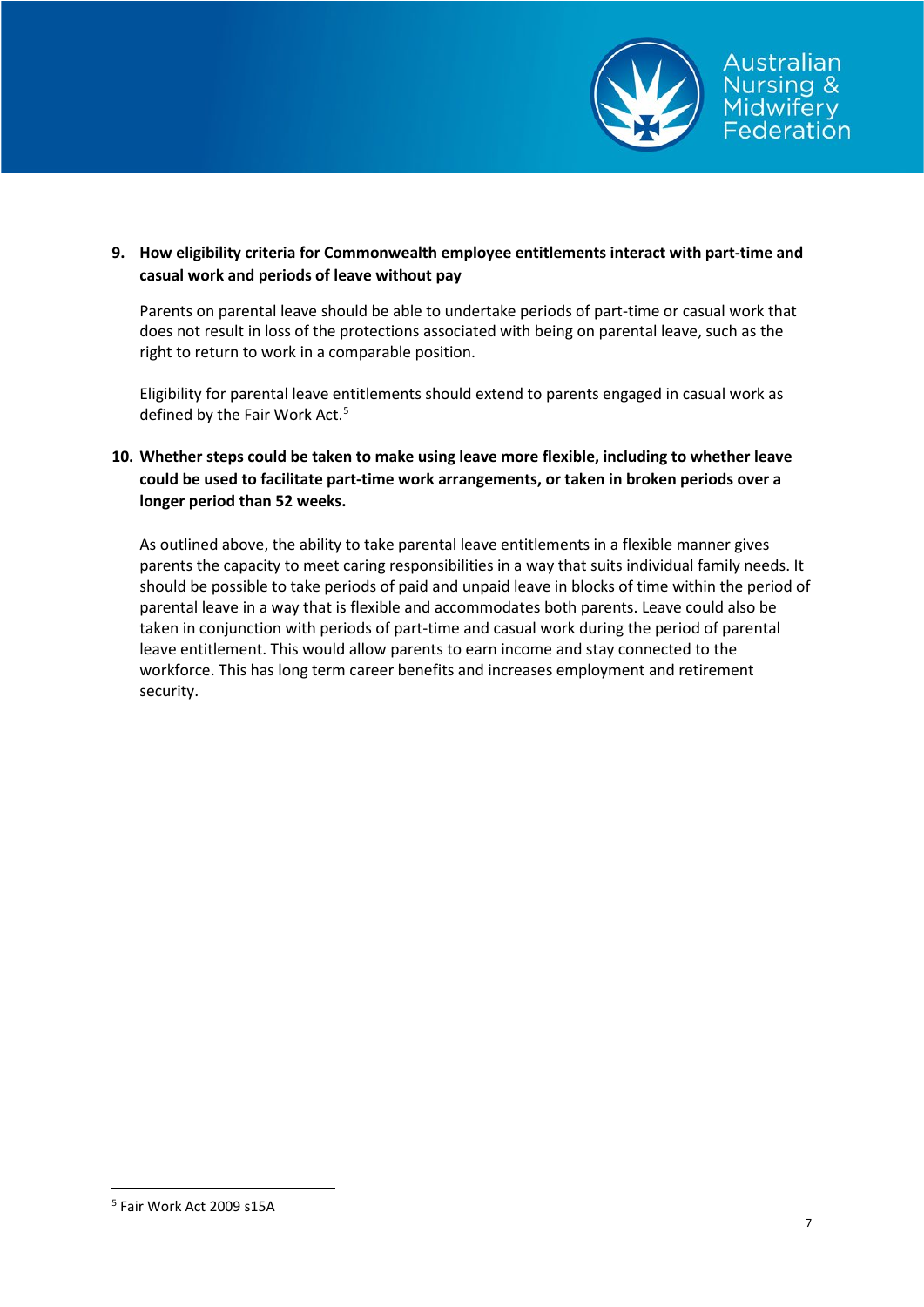| <b>ML Act Review</b>                                                                                                                                                                                                                                                                                                                                                                                                                                                                                                                                  |                                                                                                                                                                                                                                                                                                                                                                                                                                                                   |                                                                                                                                                                                                                                                                                                                                                                                       |                                                                                                                                                                                                                                                                                                                                                                                                                                                                                                                                                                                                                                                                                                                                                                                            |  |  |
|-------------------------------------------------------------------------------------------------------------------------------------------------------------------------------------------------------------------------------------------------------------------------------------------------------------------------------------------------------------------------------------------------------------------------------------------------------------------------------------------------------------------------------------------------------|-------------------------------------------------------------------------------------------------------------------------------------------------------------------------------------------------------------------------------------------------------------------------------------------------------------------------------------------------------------------------------------------------------------------------------------------------------------------|---------------------------------------------------------------------------------------------------------------------------------------------------------------------------------------------------------------------------------------------------------------------------------------------------------------------------------------------------------------------------------------|--------------------------------------------------------------------------------------------------------------------------------------------------------------------------------------------------------------------------------------------------------------------------------------------------------------------------------------------------------------------------------------------------------------------------------------------------------------------------------------------------------------------------------------------------------------------------------------------------------------------------------------------------------------------------------------------------------------------------------------------------------------------------------------------|--|--|
| Paid Parental Leave entitlements - Public Sector - Nurses and Midwives                                                                                                                                                                                                                                                                                                                                                                                                                                                                                |                                                                                                                                                                                                                                                                                                                                                                                                                                                                   |                                                                                                                                                                                                                                                                                                                                                                                       |                                                                                                                                                                                                                                                                                                                                                                                                                                                                                                                                                                                                                                                                                                                                                                                            |  |  |
| <b>ACT</b>                                                                                                                                                                                                                                                                                                                                                                                                                                                                                                                                            | <b>NT</b>                                                                                                                                                                                                                                                                                                                                                                                                                                                         | <b>NSW</b>                                                                                                                                                                                                                                                                                                                                                                            | <b>QLD</b>                                                                                                                                                                                                                                                                                                                                                                                                                                                                                                                                                                                                                                                                                                                                                                                 |  |  |
| <b>ACT Public Sector Nursing and Midwifery</b><br><b>Enterprise Agreement 2020-2022.pdf</b><br><b>Clause 125 Primary Care Giver leave</b><br><b>Clause 125.6</b><br>18 weeks paid leave<br>Clause 127 - Bonding leave<br><b>Clause 127.4</b><br>Maximum of 2 weeks; May also access<br>5 days personal leave (Clause 110.28)<br><b>Clause 129 - Adoption or Permanent Care</b><br>Leave<br><b>Clause 129.8</b><br>18 weeks paid leave<br>Clause 130 - Foster and short term care<br>leave<br><b>Clause 130.4</b><br>Up to 10 working days/shifts paid | <b>Northern Territory Public Sector Nurses</b><br>and Midwives 2018-2022 Enterprise<br><b>Agreement.pdf</b><br>Primary caregiver parental leave<br>Clause 61.6 (c) (i)<br>Employees with at least 1 and less<br>than 5 years service - 14 weeks<br>Employees with 5 years + more service<br>- 18 weeks<br>Partner leave<br>Employees with at least 1 and less<br>$\bullet$<br>than 5 years service - 1 week<br>Employees with 5 years + more service<br>- 2 weeks | <b>Public Health System Nurses' and</b><br><b>Midwives (State) Award 2021.pdf</b><br>Clause 34 - Maternity, adoption and<br>parental leave<br>Clause 34 A (iii) (a) Paid maternity leave<br>and Clause 34 B (ii) (a) Paid adoption leave<br>14 weeks at ordinary rate of pay<br>$\bullet$<br>Clause 34 (C) (iii) Parental leave<br>Up to 52 weeks, including 1 week paid<br>$\bullet$ | <b>Nurses and Midwives (Queensland Health</b><br>and Department of Education) Certified<br><b>Agreement (EB10) 2018.pdf</b><br>Schedule 7 of the Agreement incorporates the<br>Queensland Health Human Resources Policy:<br><b>Queensland Health Human Resources Policy</b><br><b>C26 Parental Leave.pdf</b><br>Section 4 - Parental leave entitlements<br>4.1.1 Paid Maternity leave<br>14 weeks paid maternity/adoption leave<br>$\bullet$<br>4.2.1 Paid long spousal leave<br>Employee whose spouse has given birth<br>$\bullet$<br>can access any paid maternity leave not<br>used by that employee's spouse as long<br>spousal leave<br>4.2.2 Paid short spousal leave<br>1 week<br>$\bullet$<br>4.1.2 Paid pre-natal leave<br>Access to re-natal leave up to a total of<br>$\bullet$ |  |  |
| leave per calendar year                                                                                                                                                                                                                                                                                                                                                                                                                                                                                                                               |                                                                                                                                                                                                                                                                                                                                                                                                                                                                   |                                                                                                                                                                                                                                                                                                                                                                                       | full time ordinary hours. (weekly)<br>4.2.3 Paid spousal pre-natal leave                                                                                                                                                                                                                                                                                                                                                                                                                                                                                                                                                                                                                                                                                                                   |  |  |